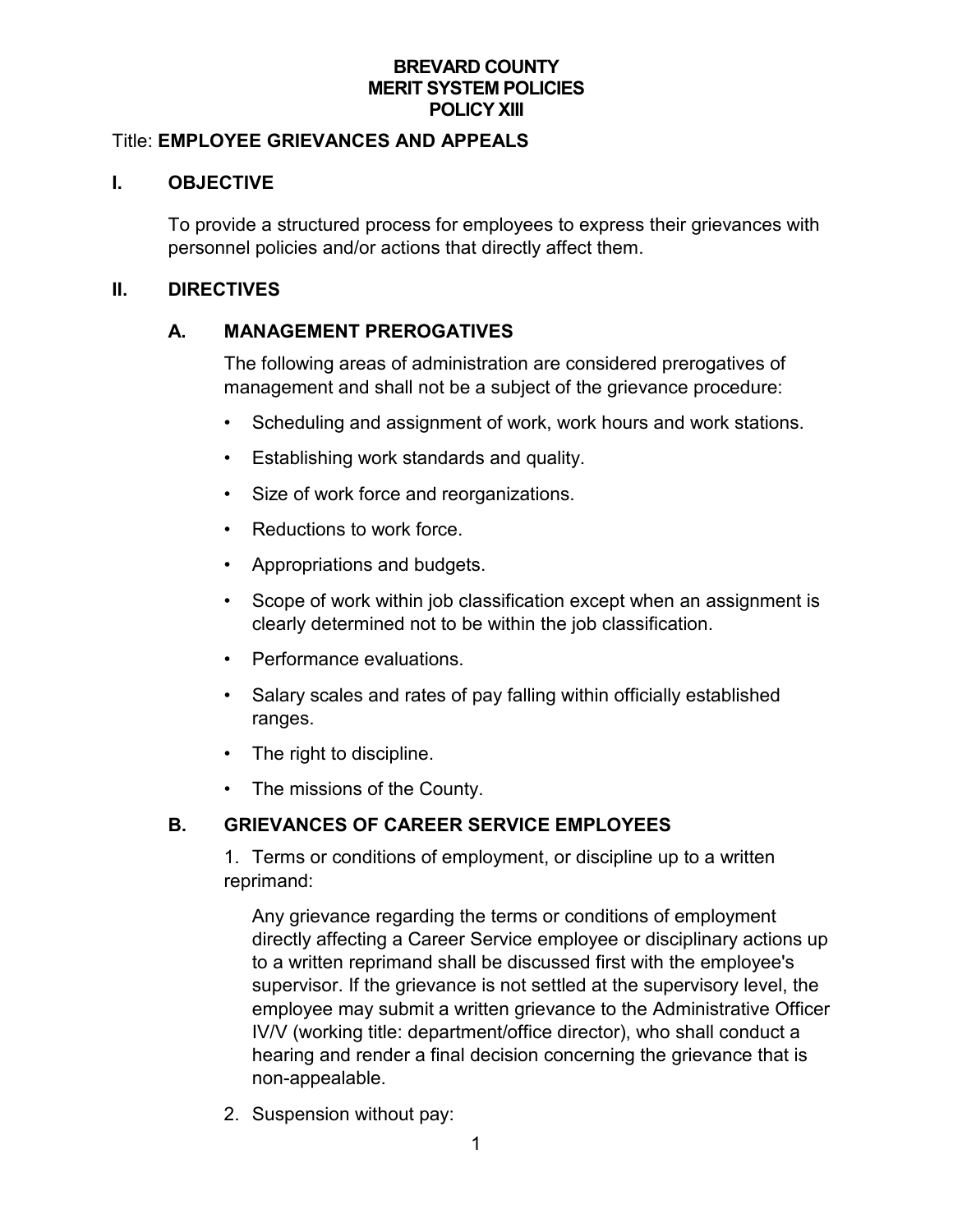### **CLASSIFICATION PLAN POLICY (continued)**

Any grievance regarding a suspension without pay of a Career Service employee shall first go through the levels of supervision listed above. If the grievance is not settled at the Administrative Officer IV/V (working title: department/office director) level, the employee may request in writing for the grievance to be reviewed by the Grievance Committee. The Grievance Committee shall forward its recommendation concerning the grievance to the County Manager for his consideration and decision. When the County Manager disregards the advisory recommendations of the Grievance Committee, he shall provide his reasoning in writing to the grievant.

3. Disciplinary probation, demotion or involuntary reduction in pay:

Any grievance regarding placement on disciplinary probation, demotion or involuntary reduction in pay of a Career Service employee shall first petition the Administrative Officer IV/V (working title: department/office director). If the grievance is not settled at this level, the employee may appeal the grievance in writing to the Grievance Committee.

The Grievance Committee shall forward its recommendation concerning the grievance to the County Manager for his consideration and decision. When the County Manager disregards the advisory recommendations of the Grievance Committee, he shall provide his reasoning in writing to the grievant. In the case of placement upon disciplinary probation, if the County Manager disregards the advisory recommendations of the Grievance Committee, the grievant may appeal the County Manager's decision to the Personnel Council.

4. Dismissal:

Any grievance regarding dismissal of a Career Service employee shall be appealed directly to the Personnel Council.

# **C. GRIEVANCES OF BARGAINING UNIT EMPLOYEES**

Any Career Service employee covered by an existing labor agreement who has satisfactorily completed a probationary period shall have the option of utilizing the Brevard County Grievance Procedure or the negotiated grievance procedure but may not use both grievance procedures for the same grievance. Any such employee may appeal a disciplinary or dismissal action in accordance with the grievance procedure set forth in said labor agreement, or utilize the procedure contained in the Merit System Grievance and Appeals Procedure. No bargaining unit employee shall utilize both procedures to appeal the same disciplinary action.